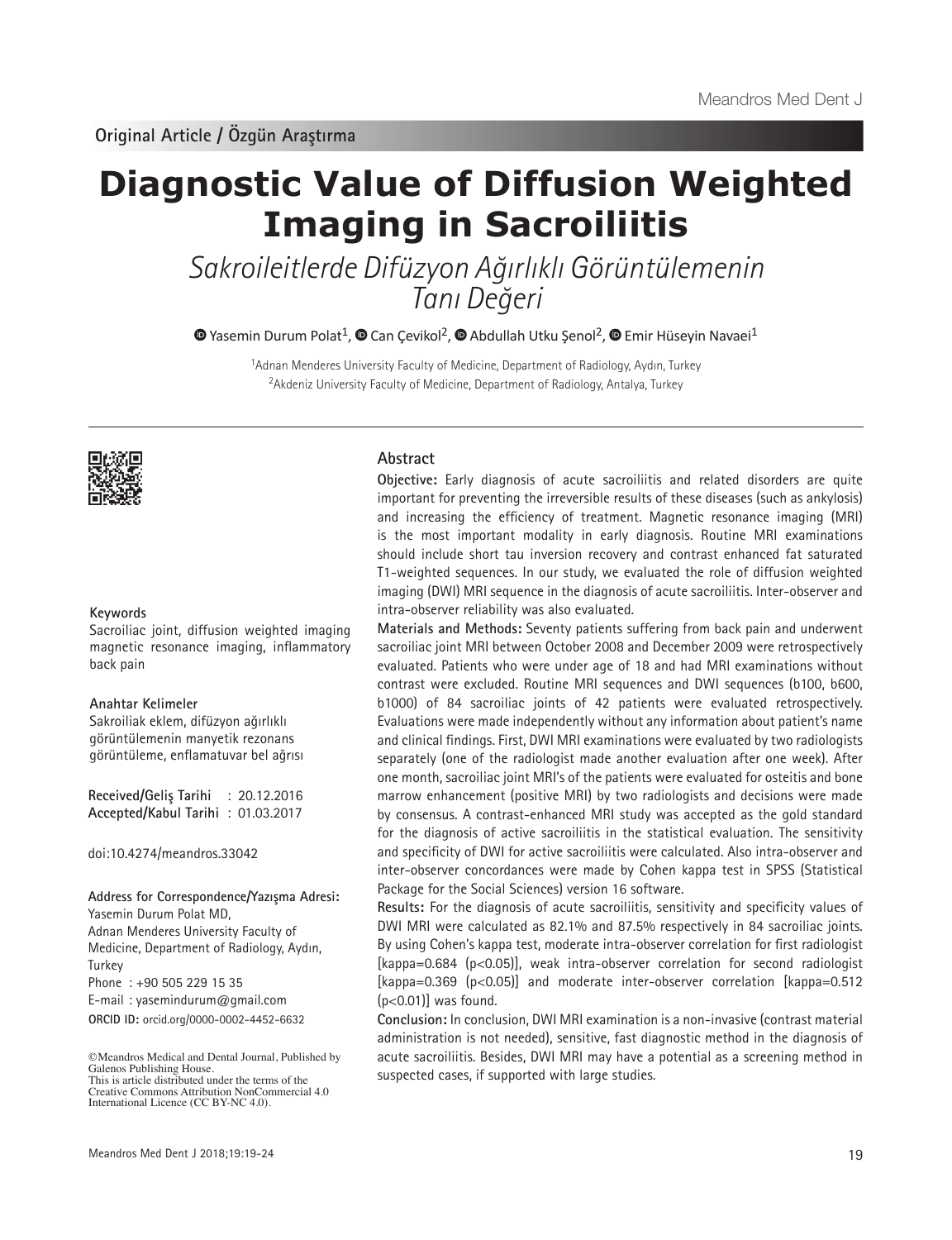# **Öz**

**Amaç:** Sakroiliitin erken tanısı, eklemde geri dönüşümü mümkün olmayan (ankiloz gibi) sonuçların önlenmesinde veya geciktirilmesinde oldukça önemlidir. Son dönemlerde tedavide uygulanan etkin yeni ilaçlar erken tanının önemini bir kez daha gündeme getirmiştir. Halen manyetik rezonans görüntüleme (MRG) erken tanıda kullanılan en önemli görüntüleme yöntemidir. Rutin incelemeler yağ baskılı T2 ağırlıklı (short tau inversion recovery) ve postkontrast yağ baskılı T1 ağırlıklı sekansları içermelidir. Son yıllarda özellikle serebral enfarkt değerlendirmesinde kullanılan difüzyon ağırlıklı görüntüleme (DAG) sekansının kas iskelet sisteminde kullanımı görece yenidir. Çalışmamızda aktif sakroiliitin tanısında DAG MRG'nin tanısal etkinliği araştırılmıştır. Ayrıca DAG'lerin değerlendirilmesinde, gözlemci içi ve gözlemciler arası değişkenlik araştırılmıştır.

**Gereç ve Yöntemler:** Ekim 2008 ile Aralık 2009 tarihleri arasında kliniğimize bel ağrısı yakınmasıyla başvuran 70 hasta retrospektif olarak araştırılmıştır. On sekiz yaş altında olan, tetkiklerinde kontrast madde kullanılmayan veya dosyalarına ulaşılamayan olgular çalışma dışı bırakılarak 42 hastanın MRG kesitleri ile b100, b600, b1000 değerlerindeki difüzyon ağırlıklı görüntüleri, klinik bilgileri bilinmeksizin incelenmiştir. DAG'nin aktif sakroiliitin tespitindeki tanısal etkinliğinin araştırılması amacı ile 42 olgunun, 84 sakroiliak ekleme ait DAG iki ayrı radyolog tarafından (bir radyoloğun ikinci kez değerlendirmesiyle birlikte) birbirinden bağımsız olarak difüzyon değişikliği açısından değerlendirilmiştir. Bu değerlendirmeden 1 ay sonra iki radyolog birlikte rutin ve kontrastlı sekansları osteitis ve kemik iliğinde kontrast tutulumu (pozitif MRG) açısından tekrar değerlendirmiştir. Bulguların istatistiksel olarak değerlendirilmesinde 42 olguya ait 84 sakroiliak eklem için, aktif sakroiliitin tanısında, kontrastlı rutin sakroiliak eklem MRG incelemesi sonuçları altın standart olarak kabul edilerek DAG'lerin aktif sakroiliitin tanısındaki duyarlılık ve özgüllükleri hesaplandı. Ayrıca gözlemci içi ve gözlemciler arası uyum Cohen kappa testi ile SPSS (Statistical Package for the Social Sciences) sürüm 16 programında yapıldı.

**Bulgular:** DAG'nin aktif sakroiliiti saptamadaki saptamadaki duyarlılığı %82,1 ve özgüllüğü %87,5 olarak bulunmuştur. Çalışmamızda DAG'lerin değerlendirilmesinde, 1. radyolog için gözlemci içi uyum orta derecede, 2. radyolog için gözlem içi uyum düşük derecede, gözlemciler arası uyum orta derecede bulunmuştur [Cohen kappa testinde 1. radyolog için gözlem içi kappa değeri 0,684 (p<0,05), 2. radyolog için gözlemci içi kappa değeri 0,369 (p<0,05), gözlemciler arası kappa değeri 0,512 (p<0,01)]. İkinci radyolog için gözlemci içi uyumun düşüklüğü değerlendirme yapan radyoloğun klinik tecrübe azlığına bağlanmıştır.

**Sonuç:** Çalışmamızın sonuçlarına göre, enflamatuvar bel ağrısı yakınması olan olgularda akut sakroiliitin saptanmasında, DAG tarama yöntemi olarak kullanılabilecek hızlı, kontrast maddeye ihtiyaç göstermeyen, invaziv olmayan, görece ucuz bir yöntem olarak gelecekte kullanım alanı bulabilecektir. Ancak bu konuda kesin bir önermede bulunmak için, daha geniş seriler ile yapılacak prospektif çalışmalara ihtiyaç vardır.

## **Introduction**

Sacroiliac joint (SIJ) involvement can be seen in many inflammatory, infectious, metabolic and degenerative diseases (1,2). In this wide disease spectrum, most common involvement is seen in seronegative spondyloarthropathies. In this group especially in ankylosing spondylitis (AS) as a prototype disease, SIJ inflammation is the most common and characteristic form of involvement (3). Early diagnosis is crucial to prevent or delay irreversible outcomes such as ankylosis. For many decades radiography has been used for diagnosis and also follow up the disease. However imaging limitations due to complex anatomy of the joint and more importantly late onset of radiographic manifestations have been disadvantages of this modality. Over the time for imaging of inflammation this joint scintigraphy, ultrasonography, computed tomography and magnetic resonance imaging (MRI) have been started to be used (4-9). Now with MRI, early imaging findings that could not be detected before with other modalities can be seen. Short tau inversion recovery (STIR), fat-suppressed

T2-weighted and contrast-enhanced T1-weighted MRI sequences have been shown that are highly sensitive in detection of early inflammatory changes (6,7,9). Characteristic SIJ lesion types in MRI are evaluated in two groups; active inflammatory lesions (bone marrow edema, capsulitis, synovitis, enthesis) and chronic inflammatory lesions (sclerosis, erosion, fat deposition, ankylosis) (10). In some recent studies, it has been reported that diffusion weighted imaging (DWI) MRI as a more advanced technique, has a similar diagnostic efficiency comparing to conventional MRI in early detection of SIJ inflammatory findings (7).

In this study, we aimed to investigate the efficacy of DWI MRI for detection of early sacroiliitis (SI).

## **Materials and Methods**

Seventy patients suffering from back pain and underwent SIJ MRI between October 2008 and December 2009 were retrospectively evaluated. Patients under age of 18, with history of surgery and foreign metallic bodies, and also the patients who unable to be applied contrast agents or unable to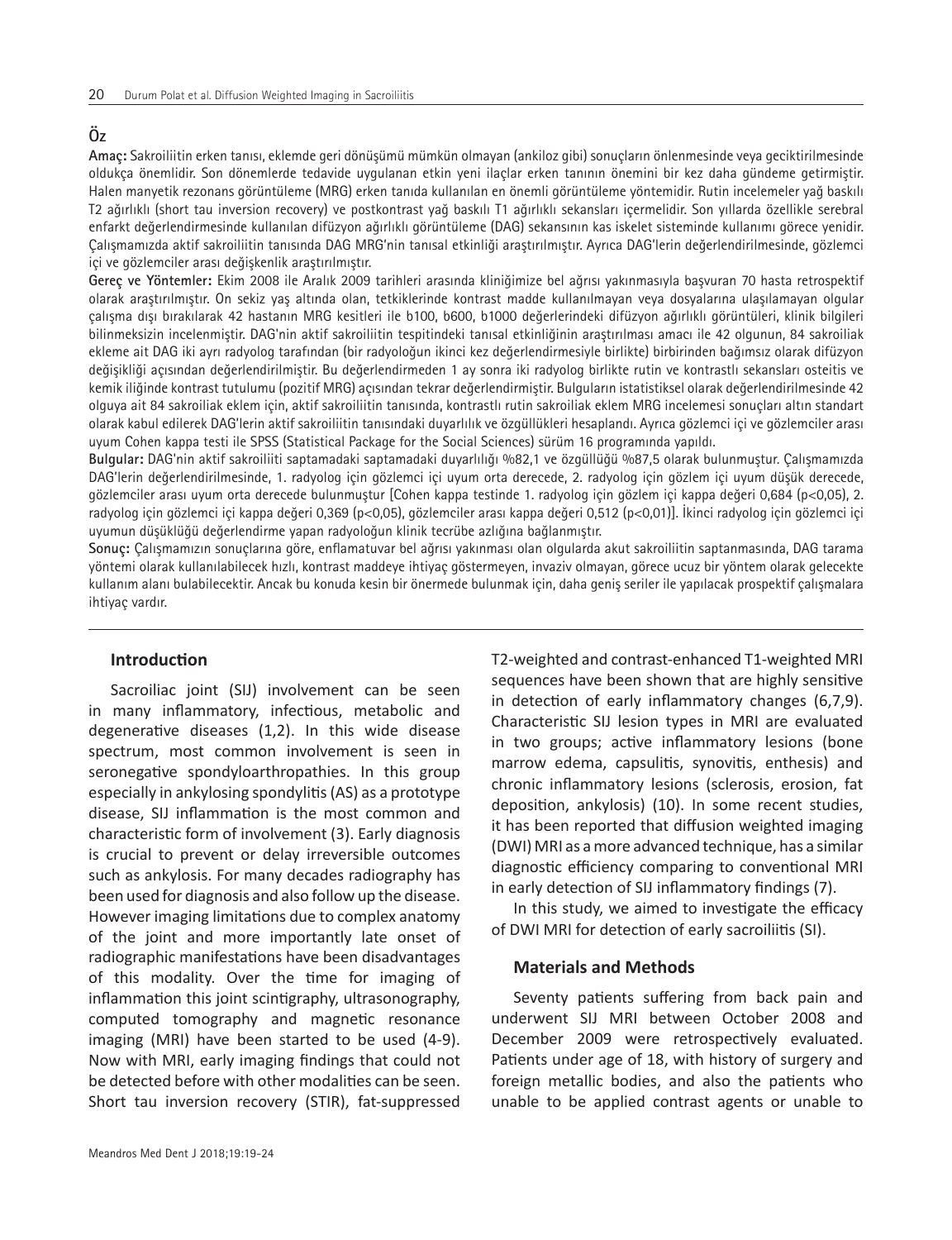reach their patient files were excluded from study. Routine MRI sequences and DWI sequences (b100, b600, b1000) of 84 SIJs of 42 patients were evaluated retrospectively. Evaluations were made independently without any information about patient's name and clinical findings. First, DWI MRI examinations were evaluated by two radiologists separately (one of the radiologist made another evaluation after one week). After one month, SIJ MRI's of the patients were evaluated for osteitis and bone marrow enhancement (positive MRI) by two radiologists and decisions were made by consensus. The areas with diffusion changes in b100, b600 and b1000 sequences were compared statistically with areas we evaluated as active SI in STIR and contrast enhanced T1-weighted sequenced. According to obtained findings, the sufficiency and reliability of singly DWI in detection of active SI were studied and also concordance among the different diffusion values was observed. This imaging evaluation was made independent of clinical findings. DWI sequences were evaluated by two radiologists separately whereas routine and contrast enhanced sequences evaluated together collaboratively. In this project, intra-observer and inter-observer variability were also statistically studied.

# **Magnetic Resonance Imaging Protocols**

All patients underwent conventional MR imaging and DWI at 1.5 T MR scanner (Avanto Siemens, Erlangen, Germany). In routine SIJ MR imaging, based on a sagittal survey image, SIJ oblique coronal and oblique transverse slices were obtained parallel to the long axis of sacrum and parallel to the short axis of sacrum (vertical to coronal slices) respectively. In this study MRI protocols were; pre-contrast series; oblique coronal plane T1A turbo spin eko (TSE) [the echo time/ the repetition time (TE/TR): 10/639] and STIR (TE/TR: 255/4000); oblique transverse plane T1A TSE (TE/TR: 11/482), T2A fat-suppressed TSE (TE/TR: 92/4560) slices, post-contrast (0.1 mmol/kg gadolinium bolus i.v. infusion) oblique coronal fat-suppressed T1A TSE (TE/TR: 10/845) and oblique transverse fatsuppressed T1A TSE (TE/TR: 11/482) as routine MRI sequences. Also, oblique coronal b100, b600, b1000 diffusion weighted sequences (TE/TR: 94/3400) were obtained. Other parameters for routine sequences were; field of view (FOV): 240 mm (STIR sequence FOV: 300 mm), matrix: 320x320, slice thickness: 4 mm. For DWI sequences these parameters were; FOV: 360 mm, matrix: 168x192, slice thickness: 4 mm, number of excitations: 3.

# **Statistical Analysis**

For diagnosis of SI for 84 SIJs of 42 patients, contrastenhanced routine SIJ MRI protocols were used as gold standard and compares with DWI findings. Based on acquired data, sensitivity and specificity of DWI were calculated. Intra-observer and inter-observer concordances were also made by Cohen kappa test in SPSS (Statistical Package for the Social Sciences) version 16.0 software.

# **Result**

In our research in 28 of 84 SIJs, bone marrow edema (Figure 1, 2) and enhancement in the post-



**Figure 1.** Coronal short tau inversion recovery images show hyperintense lesions consistent with bone marrow edema in bilateral sacroiliac joints



**Figure 2.** Coronal short tau inversion recovery images show hyperintense lesions consistent with bone marrow edema in bilateral sacroiliac joints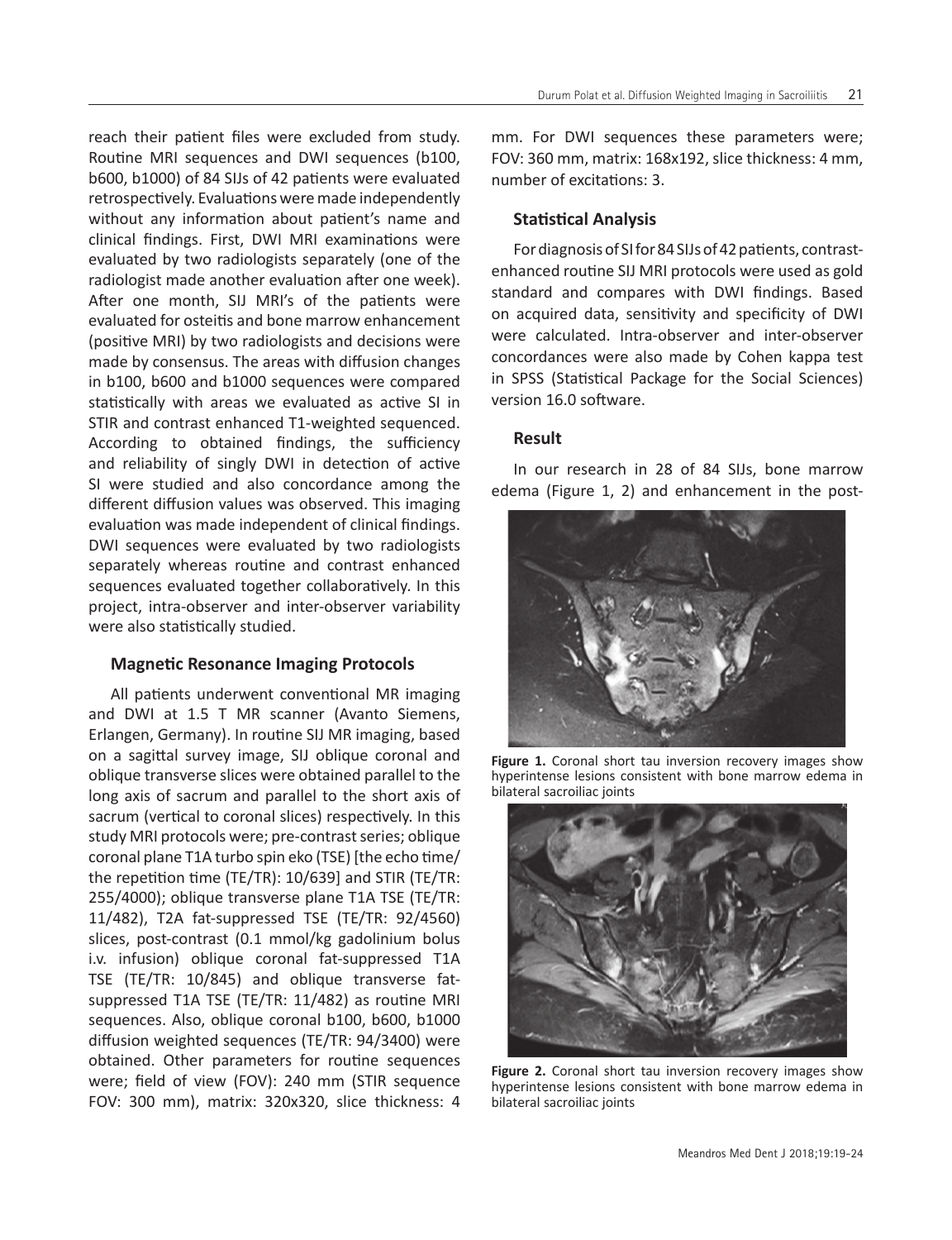contrast series were detected and were diagnosed as acute SI (Figure 3). Twenty three out of 28 SIJs who have been diagnosed as acute SI have been evaluated as positive by DWI (Figure 4, 5). According to this, for both methods (84 SIJs) the sensitivity and specificity have been calculated as 82.1% and 87.5% respectively. In our study, 20 patients without acute SI also showed no DWI findings. Among the cases with DWI negative finding we found SI in 3 patients on the right, in 6 patients on the left. In the retrospective evaluation of findings; in one patient who was diagnosed as acute SI by routine imaging, DWI evaluated as normal. We considered that DWI findings could not be noted due to the artifacts in this case. Similarly, in retrospective evaluation of cases with positive DWI findings but



**Figure 3.** Contrast enhanced fat-sat T1-weighted image shows enhancement in bilateral sacroiliac joints



**Figure 4.** Lesions are hyperintense on coronal diffusionweighted images at b values of 1.000

negative routine exam findings, we think that the reason of the false positive evaluation was the artifacts. We found positive MRI findings in 6 cases among the 16 cases referred for inflammatory back pain, in 9 cases among the 14 cases with AS and 5 cases among the 12 cases complain of mechanic back pain. We noticed positive MRI finding in almost half of the cases with mechanic back pain. It should be remembered that DWI changes in bone marrow is also reported in trauma and infection in the literature (2). In our study intra and inter-observer coherence have been tested with the Cohen kappa test. According to the Cohen kappa test, in the evaluation of the results of the first radiologist and the gold standard test a significant coherence was detected with the kappa value as 0.684 (p<0.05). According to this test sensitivity has been determined as 82.1% and specificity as 87.5%. Receiver operating characteristic area this analysis has been estimated as 0.848 (Graphic 1). Kappa test, weak intra-observer correlation for second radiologist [kappa=0.369 (p<0.05)] was found. Between the first and second radiologist, the inter-observer variability was again quested with the Cohen kappa test and the kappa value has been detected as  $0.512$  (p<0.01) (minimal coherence). Minimal coherence between observers was linked to lack of clinical experience and insufficient experience in interpretation of SIJ DWI of second observer. Increased consistency of the results of the second evaluation with the gold standard was linked to the improved experience and knowledge of SIJ anatomy of the observer. Intermediate consistence between first observer and the gold standard was



**Figure 5.** Lesions are hyperintense on axial diffusion-weighted images at b values of 1.000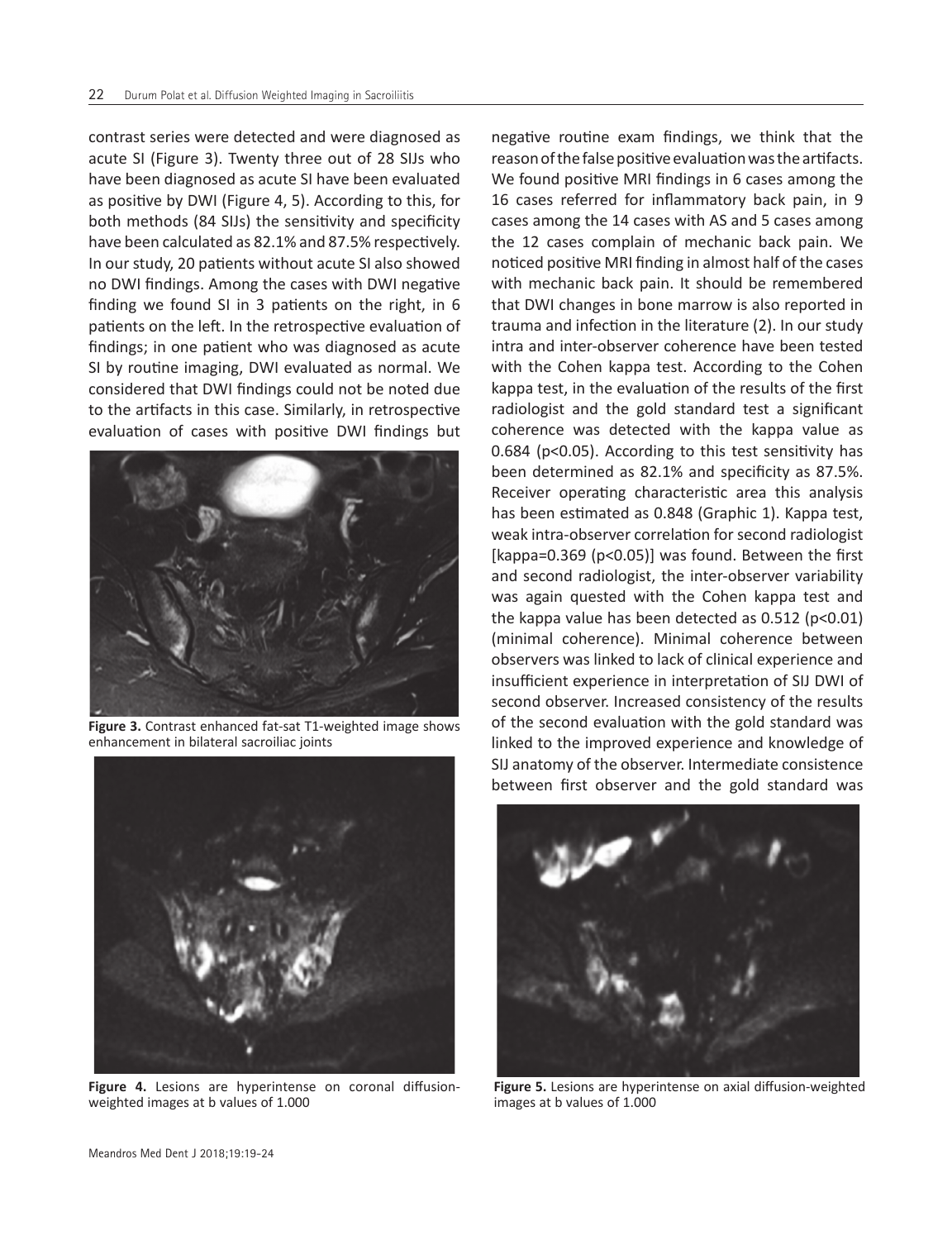

**Graphic 1.** Receiver operating characteristic area for this analysis (0.848) showing graphic ROC: Receiver operating characteristic

thought to be a possible consequence of false positive results due to some DWI artifacts. b100, b600 and b1000 DWI were evaluated consecutively. In SI cases diffusion signal changes were seen in all b values, however the highest accuracy was observed in b100 value images.

## **Discussion**

In literature the usage of DWI in the SIJ is quite limited. In a study on 30 patients, Gaspersic at al. (11) has evaluated different treatment types upon enthesis and osteitis of AS by using DWI and dynamic MRI and has detected the effectiveness of both treatment. It has been pointed out that DWI can be used to evaluate the treatment response in rheumatology patients. Bozgeyik et al. (7), in their study on 13 patients with inflammatory back pain, and the other patients with low (mechanic) back pain (total of 42 patients), they have compared the DWI findings of subchondral bone changes in early SI and bone marrow changes with post-contrast T1- TSE sequence. They reported that acute lesions in early SI can be detected with both DWI and contrastenhanced T1-weighted sequences with a similar accuracy. They obtained different b values (DWI's; b100, 600 and 1000) and evaluated separately. They found that normal areas and areas of acute SI showed significant difference in apparent diffusion coefficient (ADC) values. Ai et al. (12) has researched the value of DWI in early detection of AS. In their study they have calculated the mean ADC values in DWI and wholebody DWI images in 16 AS patients, 18 patients with mechanical back pain and 18 healthy volunteers, and have found a significantly high ADC values in early AS patients comparing to other two groups. Dallaudière

et al. (13) has compared the ADC values of 95 patients (two separate groups with degenerative changes and spondyloarthritis) and have found significantly higher values in the second group. Sahin et al. (14) has reported a significant difference between ADC values of normal subchondral bone marrow and the areas with subchondral bone marrow edema in active SI patients. They found that DWI with ADC values may be for accurately diagnosing inflammatory SI. Sanal et al. (15) has studied the role of DWI in evaluation of activity of SI in AS patients for a long period. In their study with 21 AS patients and 7 healthy volunteers they have measured the contrast-to-noise ratio (CNR) values in subchondral bone marrow DWI and contrast enhanced series. As a result, they have shown that there is no significant difference in CNR values of DWI and contrast enhanced series in the active lesion areas detected on the STIR sequence. Also, they have found a statistically significant difference in comparison with control group.

## **Study Limitations**

In our study, the most important limitations were limited number of patients, being a retrospective study and inexperience of the second observer in interpretation of SIJ DWI findings. Lack of patient follow up was the other limitation of this study. Moreover in our study correlation of imaging findings with laboratory data was not investigated. No availability of antibodies to streptolysin and C-reactive protein levels which have been widely used for detection of acute inflammation in SI based on current Assessment of Spondylo Arthritis international Societ classification criteria and therefore lack of research of correlation with laboratory findings was a significant limitation of our study.

## **Conclusion**

We believe that by larger patient numbers and prospectively designed studies and with involvement of the investigation of correlation between laboratory and imaging findings and including patient follow up, more generalizable results will be obtained.

# **Ethics**

**Ethics Committee Approval:** For study, approval of Ethics Committee of Scientific Research Ethics Committee of Akdeniz University Faculty of Medicine was obtained (approval no: 18).